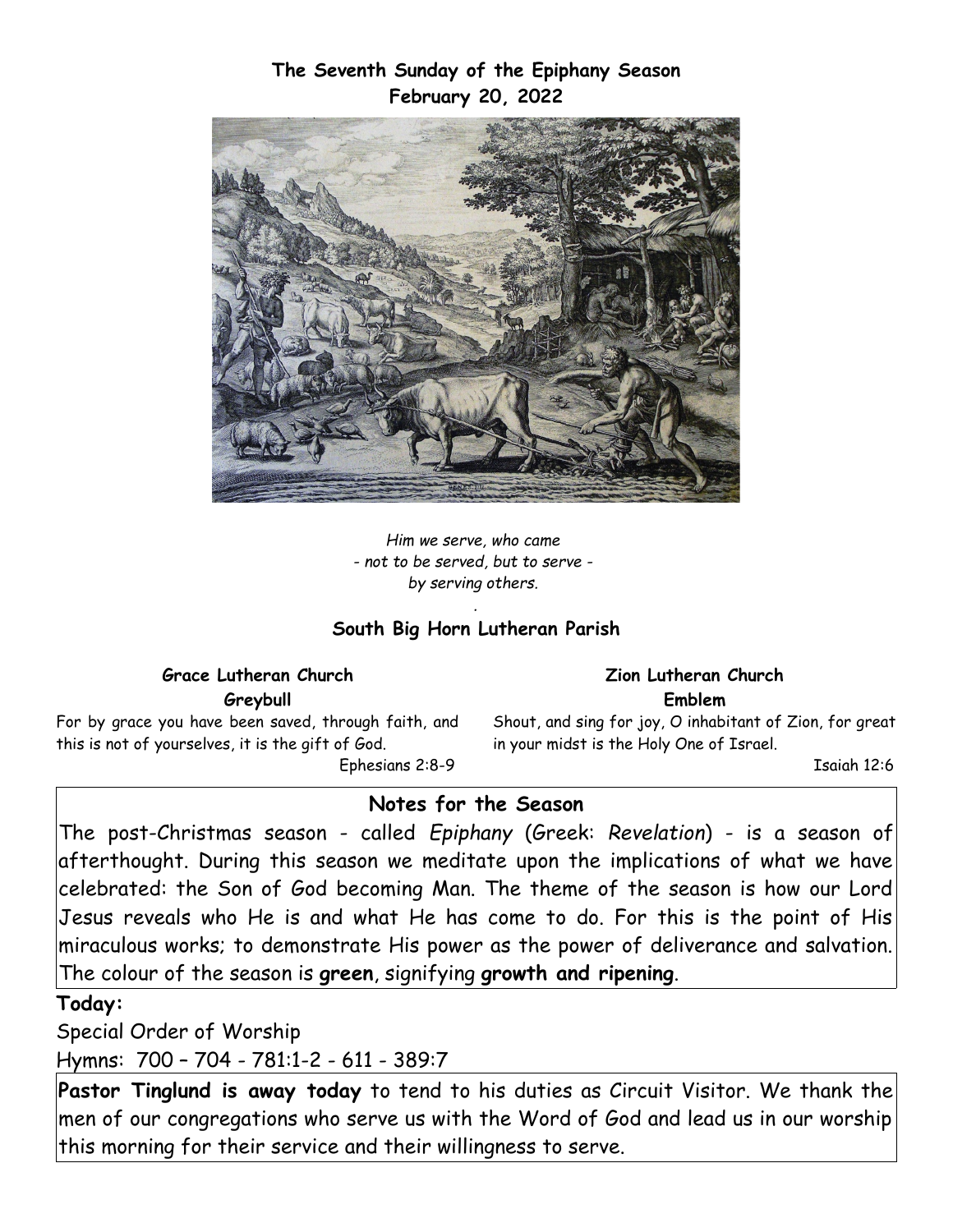## **Just so we do not forget:**

*What does God say about all these Commandments?*

He says "I, the Lord your God, am a jealous God, punishing the children for the sin of the fathers to third and fourth generation of those who hate Me, but showing love to a thousand generations of those who love Me and keep My commandments" *(Exodus 20:5-6) What does this mean?*

God threatens to punish all who break these commandments. Therefore, we should fear His wrath and not do anything against them. But He promises grace and every blessing to all who keep these commandments. Therefore, we should also love and trust in Him and gladly do what He commands. *Of the Small Catechism*

**This we believe** *– from the Confessions of our Church*

Faith brings the Holy Spirit and produces a new life in hearts. It must also produce spiritual movements in hearts. Therefore, when we have been justified by faith and regenerated, we begin to fear and love God, to pray to Him, to expect aid from Him, to give thanks and praise Him, and to obey Him in times of suffering. We also begin to love our neighbors, because our hearts have spiritual and holy movements.

 *Of the Apology of the Augsburg Confession*

**Lenten Dinners at Grace** at 6 pm., prior to Lenten Worship on Wednesdays, March 2, 9, 16, 23, and 30, and April 6. March 2: Tacos

March 9: Carry-in March 16: Spaghetti w/meat sauce March 23: Carry-in March 30: Baked potato dinner

April 6: Carry-in

*Free will offerings will be take for our Youth Account.*

**Lenten Worship at Grace** at 7 pm. on Wednesdays, March 2, 9, 16, 23, and 30, and April 6. Our theme for this year shall be *His Law and His Love.* We shall meditate on how the sufferings of our Lord Jesus demonstrate His love for us, in comparison to the love we owe to Him, and which He demands if us in the Ten Commandments.

**Delicious Pasty Puffins and Butter Braid Pastries** are being sold as a fund raiser for our youth account. Place your order on the sheet provided by **Sunday, March 13**. Your Pastries should be available in good time before Easter.

**High quality cutlery and other food item**s are being sold as a fundraiser for our youth account. Look through a catalogue if there is something you would like, whether for yourself or as a gift for someone else, and let Mrs. T. know by Sunday, **March 13**.